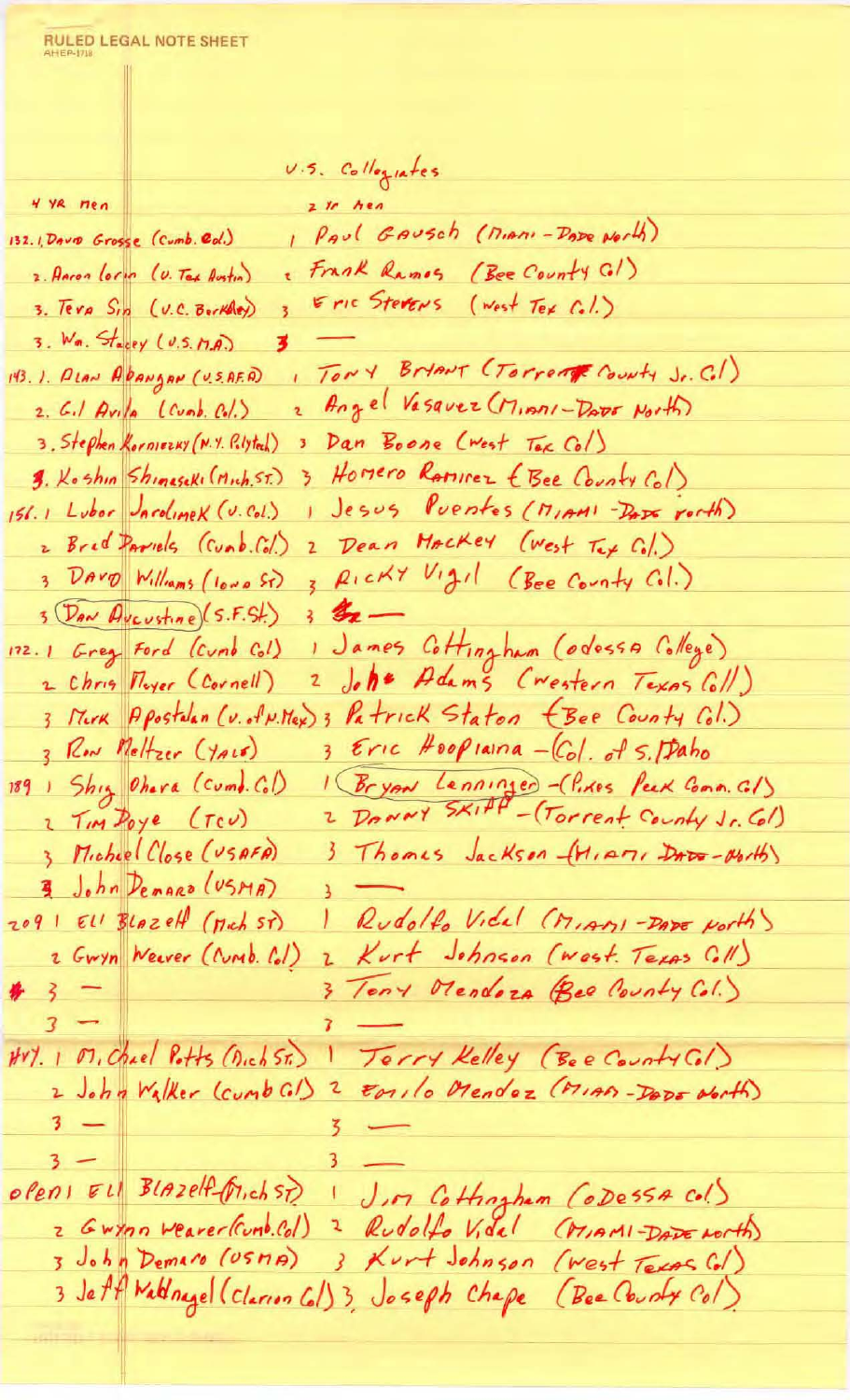4 yr colleg News 1984 Odessa, Texas 132, Dame Grosse - Cumberland d. Claron Lorin - Univ 2740 at Center<br>3 Term Sin - Univ of Ealog at Berkeley<br>195, William Storey - US military acordany 1. Alan abangan = US Am Force Academy<br>2. Gil Avita - Cumberland Ve Fach 3 Koshin Shimasaki - michigan Stake  $156$ Lubor Jarolimek - Universidorado Dan Augustine - Sa Francisco State (hormedal 17, stig chara - un verle brug Ford-Lumberlos 3 Ron mettree = yale 189<br>2 Tim Doye - TCL<br>3 Michael Close - USAFA<br>3 Michael Close - USAFA 3 John Demars - USMA  $209$  and (1. michael Potts - milyon State<br>(d. John Walker - Cumberland  $2091$  $\overline{\mathbb{R}}$ Eli Blaziel - muliga Stato  $d \cdot$ Eli Blazelf - mulgari state<br>Gwyn Wearn - Cumberland Open 3 John Demalo J USMA<br>3 John Waldrogel - Clanon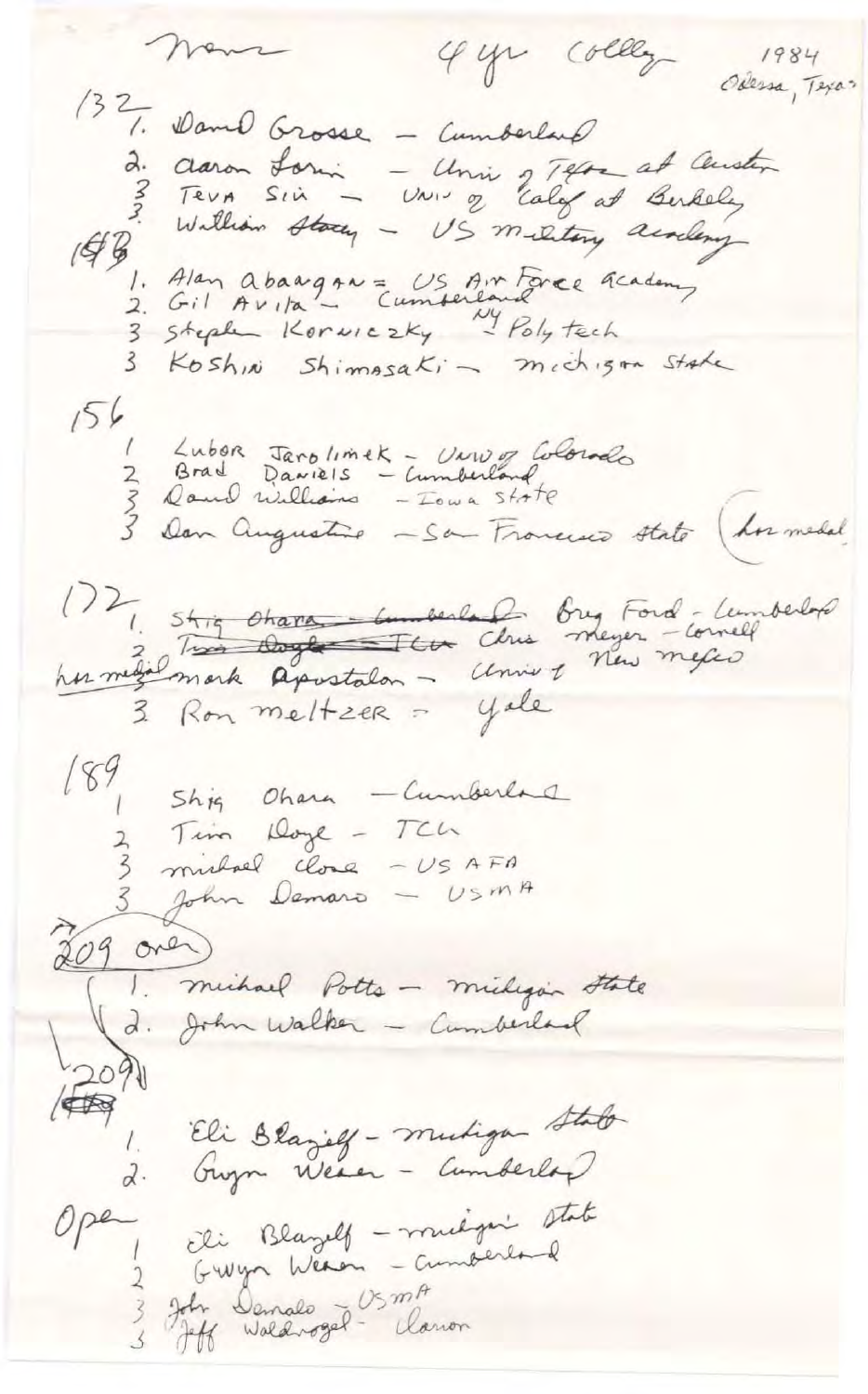2 yr college Uyr College. 106 st margaret avenue 106 / Dudre Hamaguili 114, Jonet Trussel Dela Cologe Debhi Jon 117 at aussi<br>3 Cynthia Bellner - messing<br>3 Cynthia Bellner - m sie  $\begin{array}{c} \n 123 \\
1. \quad \text{mne} \\
\end{array}$ 123 Dawn aversa - Shoppen Por heddes Brenda Day - norther Hel. Un 134<br>1. Jean Andeasa  $134$ 1 Doris King - Cumberlord<br>2 Shannon Shill - Michigan S 3 Gail Karr - Iwwa State Uni V5 Crace Juidel  $145$ 1 Gerrit Pust-USMA Josie Cherueusk - Slipping Ka 3 Kniston Ause - Iava State Umi 58<br>1. July Showin  $158$ 1. Wandi - Sneden - m54 Hvy<br>1. Barbara Wiseman - m54  $407$  None Mer<br>2. Jean Ordenson - WTC Open 1. Dawn avers - Shyjan Ave 2. milisa Fraklia - msh